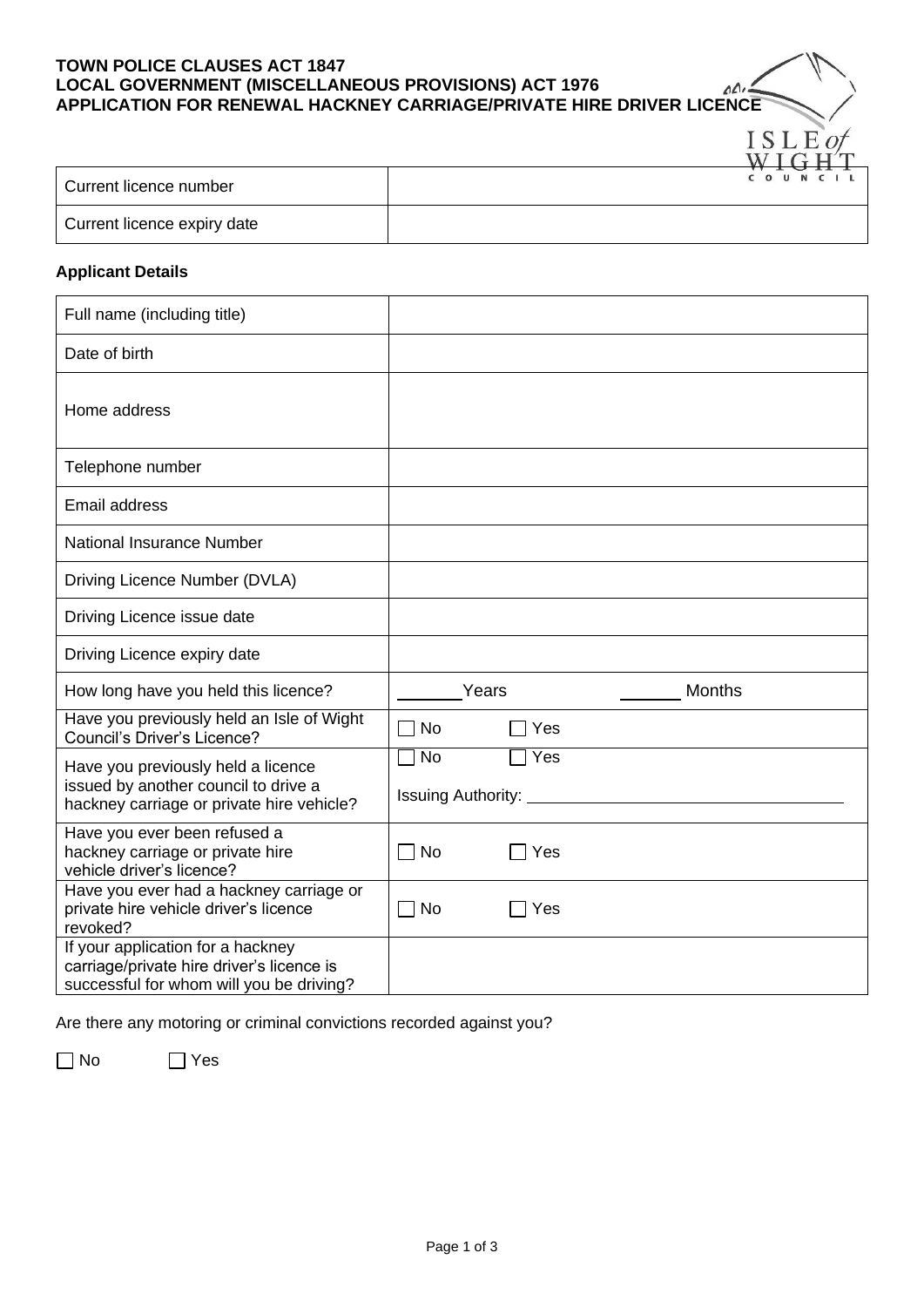If yes, please give details:

| Date of conviction | <b>Offence</b> | <b>Sentence</b> |  |
|--------------------|----------------|-----------------|--|
|                    |                |                 |  |
|                    |                |                 |  |
|                    |                |                 |  |
|                    |                |                 |  |
|                    |                |                 |  |
|                    |                |                 |  |
|                    |                |                 |  |
|                    |                |                 |  |
|                    |                |                 |  |

Are there any motoring or criminal convictions pending against you?

 $\neg$  No  $\neg$  Yes

If yes, please give details:

| Date of next hearing | <b>Offence</b> |
|----------------------|----------------|
|                      |                |
|                      |                |
|                      |                |
|                      |                |
|                      |                |
|                      |                |
|                      |                |
|                      |                |
|                      |                |

## TAX CHECK CODE

Please follow the below link to complete the tax check and obtain the 9 character code and enter in the box provided

[Complete a tax check for a](https://www.gov.uk/guidance/complete-a-tax-check-for-a-taxi-private-hire-or-scrap-metal-licence) taxi, private hire driver - GOV.UK (www.gov.uk)



To permit the council to view your driving licence you are required to go to https://www.gov.uk/view-drivinglicence and complete as required. On completion you will be issued with a code which should be inserted in the box below.

 $\Box$  I confirm that I am legally entitled to work in the UK

 $\Box$  I confirm that the details contained in this application and any attached documentation are correct to the best of my knowledge and belief and I understand that giving false/misleading information or withholding information may result in the refusal or revocation of any licence, permit or registration and I may be liable to prosecution.

Signed: Print name: Print name: Dated:

**This application form should be completed and returned to the Licensing Department along with the fee of £150.**